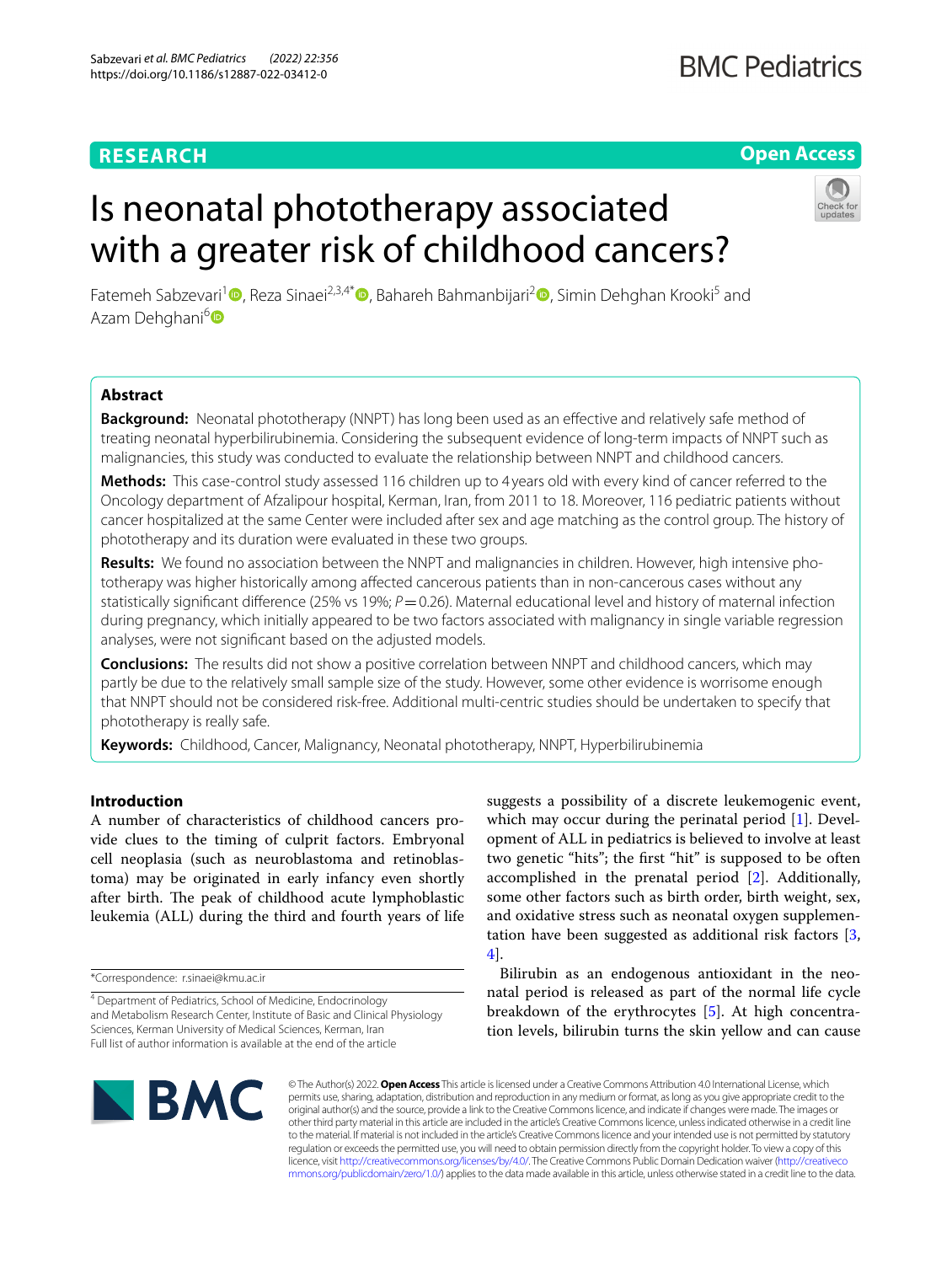a devastating brain impact, known as kernicterus [\[6](#page-6-0)]. Given the permanent neurodevelopmental handicaps of hyperbilirubinemia, in 1985, the National Institute of Child Health and Human Development reported that NNPT was as efective as exchange transfusion in preventing neurological squeals [[7](#page-6-1)]. Since then, NNPT (especially with blue light) has been widely exploited as the initial therapy of choice in clinical practice [[8,](#page-6-2) [9](#page-6-3)]. The NNPT acts not only in the skin but also in capillary circulation under the skin, reducing the serum bilirubin concentrations by converting bilirubin through structural photo-isomerization and photo-oxidation into excretable products [\[10\]](#page-6-4). Phototherapy at the 425–475nm wavelength with a peak of 450–460nm is an impressible method for the treatment of neonatal hyperbilirubinemia [[11](#page-6-5)]. Unfortunately, a tiny portion of ultraviolet (UV) light accounts for a minor proportion of the traditional blue-green phototherapy that is gradually linked with the production of infammatory factors in the skin, as well as gene expression [[12,](#page-6-6) [13](#page-6-7)].

A possible relationship between NNPT and several possibilities especially long-term cancers has been raised in recent years. Some experts believe that hyperbilirubinemia in "healthy" neonates without other complications is still being over treated [[14](#page-6-8)].

A variety of studies have shown a correlation between hyperbilirubinemia and Deoxyribonucleic acid (DNA) damage in hyperbilirubinemic newborns  $[15, 16]$  $[15, 16]$  $[15, 16]$ . The negative impacts of phototherapy have previously been investigated on the antioxidant defense system of jaundiced neonates [[17\]](#page-6-11). Mesbah-Namin et al. revealed that phototherapy during hyperbilirubinemia is able not only to induce apoptosis in lymphocytes but also to afect indirectly DNA integrity. The double-strand breaking (DSB) levels were substantially much higher in the phototherapy-treated group than in controls before incubation but decreased remarkably after the incubation period. No statistical diferences were found between the two control groups before and after the incubations. The frequency of apoptotic cells showed no substantial diferences among the three groups before incubation; however, it substantially increased in the phototherapytreated group after the incubation [[18](#page-6-12)]. In 1979, Speck WT et al. investigated the mutagenicity of the blue light in the laboratory environment. They noted that phototherapy had a role in oxidative stress, DNA damage, and consequently in the pathology of cancer. They recommended that the advantages of phototherapy should be considered concerning its potential hits, especially in prophylactic administrations [\[19](#page-6-13)]. Whether all of these situations are expressed in the pathogenesis of malignancies is a matter of concern.

In addition to the obvious efect of phototherapy in reducing the neonatal serum bilirubin levels, this therapeutic modality promotes the serum tumor necrosis factor-α (TNF-α) level that can provoke the proliferation of some tumor cell lines [[20,](#page-6-14) [21\]](#page-6-15).

Nevertheless, it is not yet fully known whether NNPT will induce long-term impacts since only a few clinical studies have been performed. Herein, we aimed to evaluate the relationship between neonatal phototherapy and childhood cancer.

# **Materials and methods**

# **Ethics approval**

This research, involving human participants, was performed in accordance with the Declaration of Helsinki and approved by the Ethics Committee of Kerman University of Medical Sciences, Kerman, Iran (Code: IR.KMU.AH.REC.1398.056).

# **Study design**

This case-control study assessed 232 children up to 4years old including 116 cancer patients and 116 controls. 116 out of 232 participants were cases with each kind of malignancies referred to the Oncology department of Afzalipour hospital of Kerman, southeastern Iran, between 2011 and 2018. All childhood hematological and solid tumors were included in the study. Control group were 116 children hospitalized for other reasons (except malignancies) in pediatric wards after sex and age matching.

The main variable in this study was the history of receiving intensive phototherapy in the neonate, which was recorded in the participants' fles. Other variables including birth weight, maternal age, maternal education level, and carcinogenic factors including a family history of cancer and maternal or paternal smoking were enrolled.

# **Inclusion and exclusion criteria**

Inclusion criteria: In the case group, all children under four years old hospitalized in the referral oncology department of Afzalipour hospital were enrolled in the study. Children under four years old admitted to pediatric wards while not having clues in favor of cancers in history, physical examination, and laboratory investigations were included after sex and age matching as the control group.

The exclusion criteria were considered as below:

- 1) Children over 4 years old
- 2) The presence of syndromes related to childhood malignancies including Down, Von Hippel-Lindau,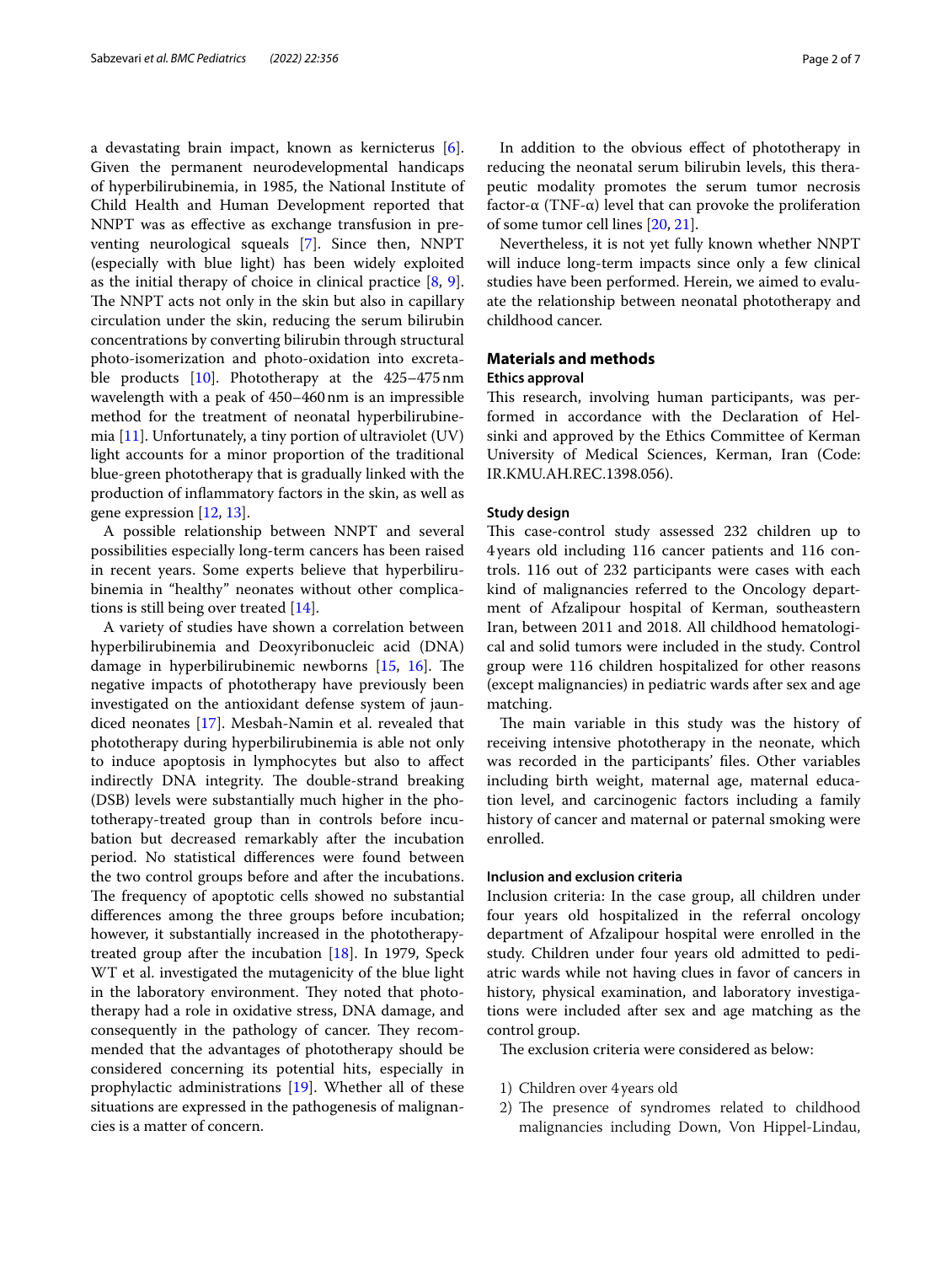Beckwith-Wiedemann, and Neurofbromatosis syndromes

- 3) Congenital major anomalies
- 4) History of prematurity (gestational age below 35weeks)
- 5) Lack of permission by the children's parents
- 6) Incomplete or doubtful data
- 7) Children with a history of blood exchange during their neonatal period (tend to require a shorter period of phototherapy)

# **Data collection and statistical analysis**

Demographic characteristics such as age, gender, gestational age, birth weight, maternal age, maternal educational state, and carcinogenic factors including a family history of cancer, maternal or paternal smoking, phototherapy, and its duration were collected. All data were collected via pre-prepared checklists and analyzed in version 25 of SPSS software to describe both data using frequencies as both qualitative and quantitative variables. In addition, the univariate logistic regression and Mantel-Haenszel test for controlling Neonatal weight were used if needed to analyze the data. Considering a 95% confdence interval (CI) and test power of 80%, a *p*-value less than 0.05 was considered statistically signifcant.

# **Results**

A total of 232 children under 4years old including 116 cancer patients (case group) and 116 children without cancer (control group) were enrolled in this study.

The most common malignancies in the cancer group were acute lymphoblastic leukemia (ALL) and acute myeloid leukemia (AML) observed in 74 (63.8%) and 11.2% of children, respectively. Afterward, neuroblastoma, rhabdomyosarcoma, and osteosarcoma were respectively the most common tumors.

More than half the children in the study were boys  $(n=144, 62.1\%)$ . The Demographic data of both case and control groups of the study are presented in Table [1](#page-3-0).

The frequency of sex and age distribution was the same in both groups. The patients aged  $3-4$  years and  $2-3$  years had the highest frequency with 47.4 and 31.9% of total participants, respectively. The birth weight was between 2500 and 3999g in 172 participants. Only 42 children (18.1%) weighed less than 2500g at birth. However, 76.5 and 75.7% of participants in the case and control groups were in the 2500–3999g weight group, respectively.

148 out of 312 participants (63.8%) had a history of breastfeeding, while 60 others (25.9%) had a history of breastfeeding and formula together usage. The maternal age at the birth date of under 20years, 20–24, 25–29, 30–34, and over 35years were observed in 10 (4.3%), 50 (21.6%), 70 (30.1%), 52 (22.4%), and 50 (21.6%) of the mothers, respectively. While 13 mothers (5.6%) were illiterate, 127 others (54.7%) had a bachelor's or higher degree. Only one mother and one father had a history of cancer compatible with a brain tumor and chronic myelobelastic leukemia (CML), respectively. No history of cancer was found in any of the siblings. 185 participants (79.7%) had urban life and the rest lived in rural areas. 19 mothers (8.2%) had a history of drug intake including anti-epileptic and insulin during pregnancy. Eight mothers (3.4%) had a history of opioid and heroin abuse. The history of maternal infectious disease during the pregnancy was observed in 28 cases, including the common cold symptoms in eight, urinary tract infection in seven, infuenza in seven, malaria in two, and pneumonia in one participant.

The relationship between the variables in the two groups is presented in Table [2](#page-4-0), where based on multivariable analyzes, none of the variables were signifcant between the groups. Both Crude and adjusted odds ratios for estimating risk and controlling for confounding bias were evaluated in this study.

The odds ratio  $(OR)$  was not significant for children with a history of phototherapy compared to those without a history of phototherapy (OR: 0.7 CI95% (0.37– 1.31)). Moreover, age, gender, maternal age, maternal addiction, neonatal nutrition, and urban or rural life were not signifcant, but the history of maternal infection and maternal educational level were signifcant.

According to the modifed logistic regression test that was modifed based on the variables of maternal age, maternal educational level, history of NNPT, and maternal infection, the OR between groups, with and without a history of receiving NNPT, was again insignifcant (OR: 1.38 CI95% (0.03–55.53)).7.

# **Discussion**

The results showed that the history of NNPT, regardless of other factors and variables, had no signifcant relationship with childhood cancer. These impacts along with some other factors, including maternal educational state and maternal infections during pregnancy are of great importance.

According to a systematic review conducted on the incidence of childhood cancer in Iran, the incidence of childhood cancer among Iranian boys and girls up to 14 years was higher than in other countries. The incidence was higher in boys aged up to 4 years old, and the lowest incidence rate of cancer among boys and girls occurred respectively in age groups of 10–14years and 5–9years [[22](#page-6-16)]. However, we chose the age group under four years to minimize other possible confounding factors that may occur over time.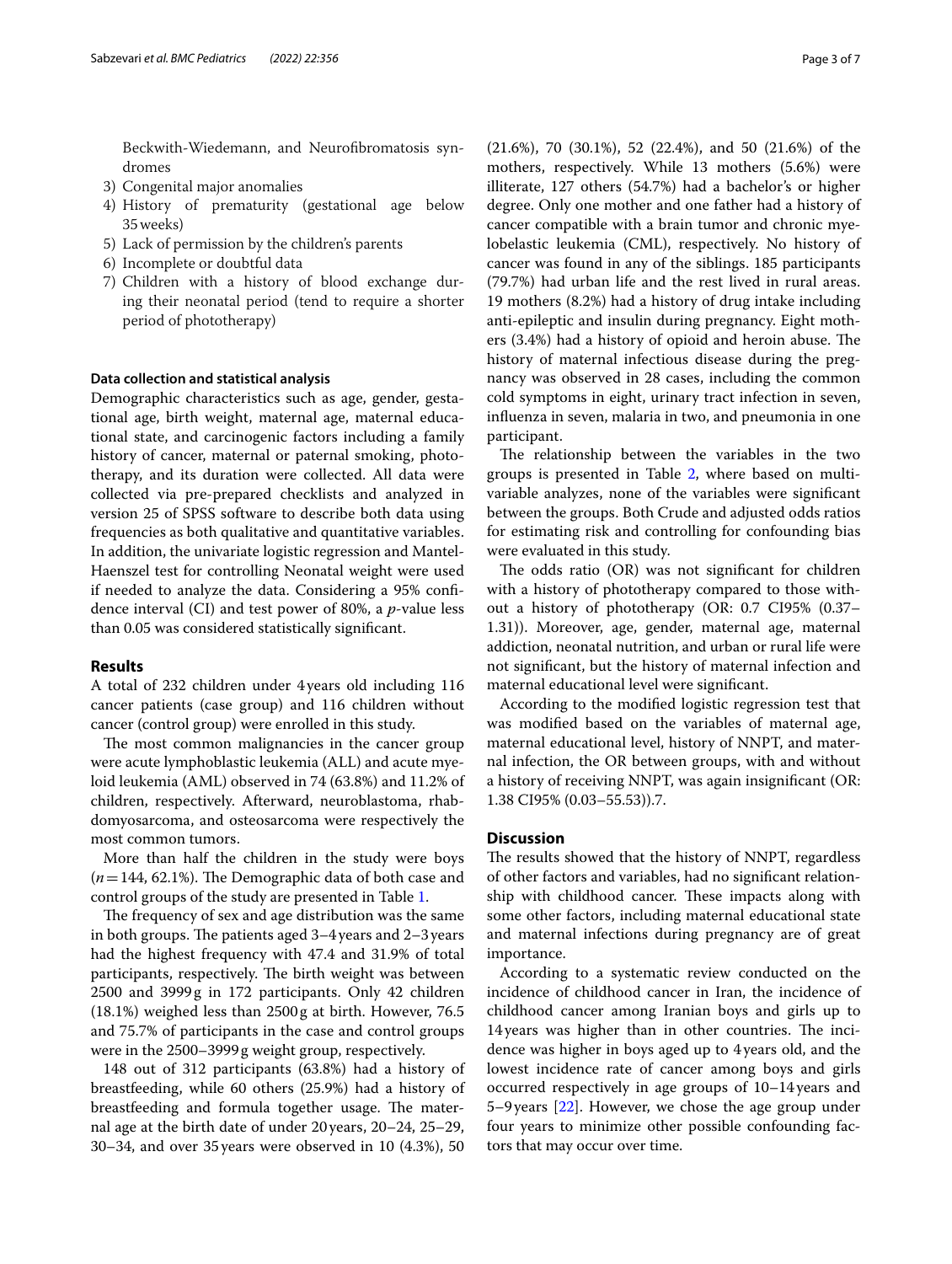|                                 |                         | <b>Cancer patients</b> |      | Non-cancer     |      | <b>Total</b> |      |
|---------------------------------|-------------------------|------------------------|------|----------------|------|--------------|------|
|                                 |                         | n                      | %    | n              | $\%$ | n            | $\%$ |
| Age                             | $1 - 2 - y$             | 24                     | 20.7 | 24             | 20.7 | 48           | 20.7 |
|                                 | $2 - 3 - y$             | 37                     | 31.9 | 37             | 31.9 | 74           | 31.9 |
|                                 | $3 - 4 - y$             | 55                     | 47.4 | 55             | 47.4 | 110          | 47.4 |
| sex                             | Male                    | 72                     | 62.1 | 72             | 62.1 | 144          | 62.1 |
|                                 | female                  | 44                     | 37.9 | 44             | 37.9 | 88           | 37.9 |
| Neonatal weight                 | $<$ 2500 g              | 21                     | 18.3 | 21             | 18.9 | 42           | 18.6 |
|                                 | 2500-3999 g             | 88                     | 76.5 | 84             | 75.7 | 172          | 76.1 |
|                                 | $>4000 g$               | 6                      | 5.2  | 6              | 5.4  | 12           | 5.3  |
| Mother age                      | $<$ 20-y                | 5                      | 4.3  | 5              | 4.3  | 10           | 4.3  |
|                                 | $20 - 24 - y$           | 31                     | 26.7 | 19             | 16.5 | 50           | 21.6 |
|                                 | $25 - 29 - y$           | 34                     | 29.3 | 36             | 31.3 | 70           | 30.3 |
|                                 | $30 - 34 - y$           | 22                     | 19   | 30             | 26.1 | 52           | 22.5 |
|                                 | $<$ 35-y                | 19                     | 20.7 | 25             | 21.7 | 49           | 21.2 |
| <b>Mother educational level</b> | <b>Illiterate</b>       | 11                     | 9.6  | $\overline{2}$ | 1.7  | 13           | 5.6  |
|                                 | Elementary              | 16                     | 13.9 | 11             | 9.5  | 27           | 11.7 |
|                                 | High school             | 28                     | 24.3 | 36             | 31   | 64           | 27.7 |
|                                 | <b>Higher education</b> | 60                     | 52.2 | 67             | 57.8 | 127          | 55   |
| History of phototherapy         | No                      | 87                     | 75   | 94             | 81   | 181          | 78   |
|                                 | Yes                     | 29                     | 25   | 22             | 19   | 51           | 22   |
| Urban and rural life            | <b>Rural</b>            | 23                     | 20.4 | 21             | 18.1 | 44           | 19.2 |
|                                 | Urban                   | 90                     | 79.6 | 95             | 81.9 | 185          | 80.8 |
| History of medicine             | No                      | 104                    | 90.4 | 108            | 93.1 | 212          | 91.8 |
|                                 | Yes                     | 11                     | 9.6  | 8              | 6.9  | 19           | 8.2  |
| History of radiography          | No                      | 104                    | 91.2 | 113            | 97.4 | 217          | 94.3 |
|                                 | Yes                     | 10                     | 8.8  | 3              | 2.6  | 13           | 5.7  |
| <b>Breast feeding</b>           | No                      | 11                     | 9.6  | 11             | 9.5  | 22           | 9.6  |
|                                 | Yes                     | 77                     | 67.5 | 71             | 61.2 | 148          | 64.3 |
|                                 | Both (+ formula)        | 26                     | 22.8 | 34             | 29.3 | 60           | 26.1 |
| History of maternal addiction   | No                      | 110                    | 95.7 | 113            | 97.4 | 223          | 96.5 |
|                                 | Yes                     | 5                      | 4.3  | 3              | 2.6  | 8            | 3.5  |
| History of maternal infection   | No                      | 93                     | 80.9 | 110            | 94.8 | 203          | 87.9 |
|                                 | Yes                     | 22                     | 19.1 | 6              | 5.2  | 28           | 12.1 |

<span id="page-3-0"></span>**Table 1** Demographic data of case (cancer patients) and control (Non-cancer patients) of the study

The higher incidence of childhood cancer in Iran might be partly due to the introduction of antenatal and perinatal factors such as imaging, NNPT, and other possibilities. Childhood cancers are representing partly different in geographical locations, worldwide. However, in Kerman as a referral center for oncologic problems in the southeast of Iran, the most common malignancies in the cancer group were ALL and AML, which occurred together in about 75% of children, followed by neuroblastoma, rhabdomyosarcoma, and osteosarcoma. Whether childhood cancer is more common in Iran than the average of the world, and which factors play a role in its occurrence has occupied the minds of researchers in recent years.

Most previous studies have investigated phototherapy as a risk factor for childhood cancers including hemategenous malignancies and solid tumors. We included some relevant articles investigating the impact of neonatal phototherapy on childhood cancers in the Table S[1](#page-5-5) (appendix).

In a retrospective large cohort study" frst published online in June 2010, Brewster DH et al. evaluated the risk of developing skin cancers in young adults following the exposure to blue-light NNPT  $[23]$  $[23]$  $[23]$ . There are several limitations in Brewster's study including no information regarding blue-light exposure, limited statistical power, and the absence of real data regarding sun exposure and several other confounding factors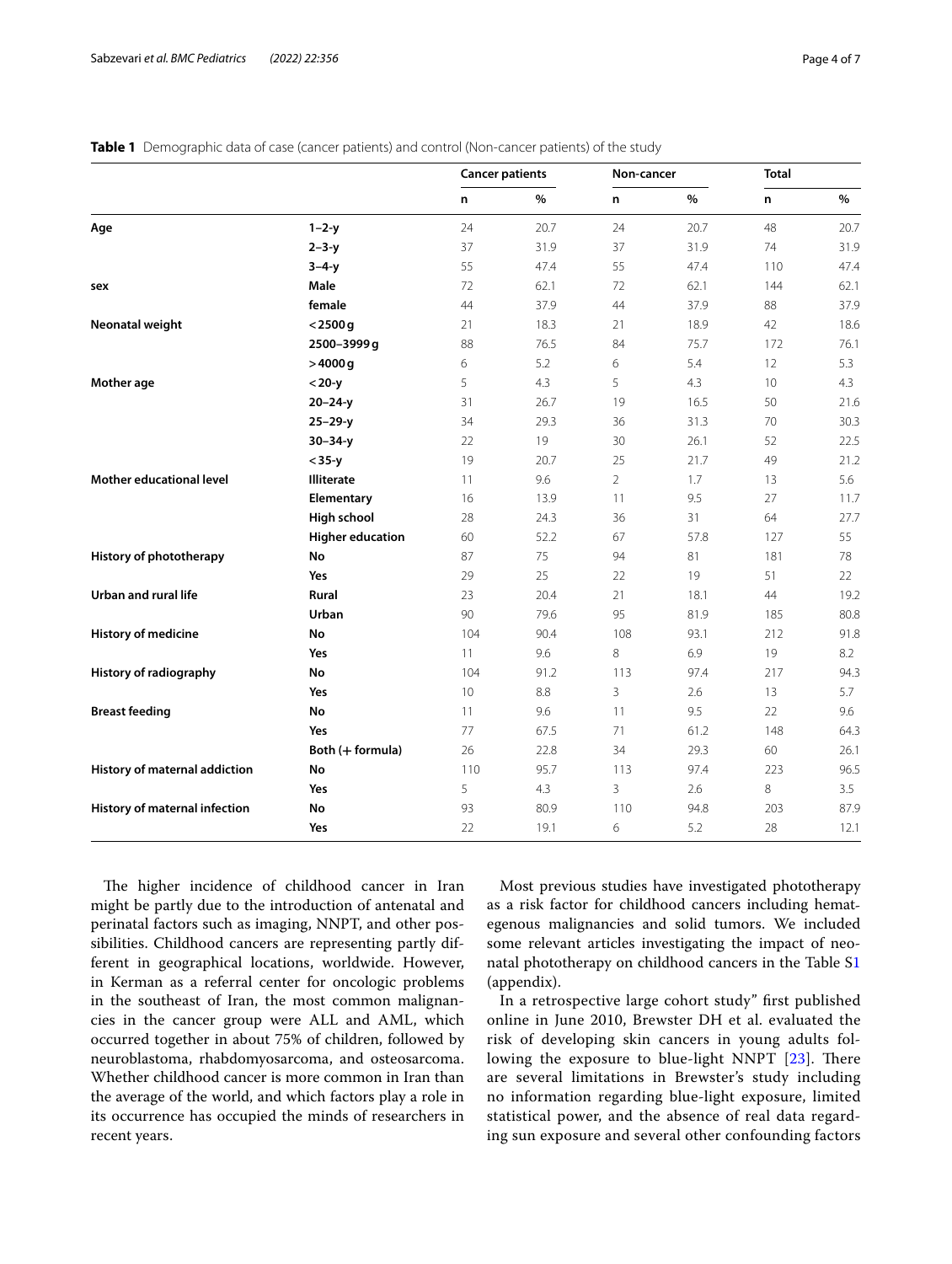|                                 | crude               |          | Adjusted             |          |
|---------------------------------|---------------------|----------|----------------------|----------|
|                                 | OR (CI 95%)         | P. Value | OR (CI 95%)*         | P. Value |
| Age                             | $1(0.79 - 1.39)$    |          |                      |          |
| Sex                             | $1(0.58 - 1.7)$     |          |                      |          |
| Neonatal weight                 | $0.97(0.56 - 1.7)$  | 0.94     |                      |          |
| $<$ 2500 g                      | $0.85(0.47 - 1.09)$ | 0.81     |                      |          |
| 2500-3999 g                     | $0.99(0.55 - 1.7)$  | 0.94     |                      |          |
| >4000q                          | $0.76(0.13 - 1.22)$ | 0.43     |                      |          |
| Mother age                      | $1.15(0.92 - 1.44)$ | 0.20     | $0.10(0.01 - 1.12)$  | 0.062    |
| <b>Mother educational level</b> | $1.39(1.03 - 1.88)$ | 0.03     | $3.9(0.11 - 134.09)$ | 0.45     |
| History of phototherapy         | $0.70(0.37 - 1.31)$ | 0.268    | $1.38(0.03 - 55.53)$ | 0.864    |
| History of radiography taking   | $0.27(0.07 - 1.03)$ | 0.056    | $\Omega$             | 0.99     |
| History of maternal infection   | $0.23(0.09 - 0.59)$ | 0.002    | $1.22(0.29 - 5.1)$   | 0.77     |
| <b>History of medicine</b>      | $0.7(0.27 - 1.81)$  | 0.46     |                      |          |
| <b>Maternal addiction</b>       | $0.58(0.13 - 2.50)$ | 0.46     |                      |          |
| Neonatal feeding type           | $1.22(0.77 - 1.92)$ | 0.37     |                      |          |
| Urban and rural life            | $1.15(0.59 - 2.23)$ | 0.66     |                      |          |

<span id="page-4-0"></span>**Table 2** Determining the relationship between variables in case and control groups

\*based on logistic regression that were adjusted by mother age, mother educational level, history of radiography taking, history of maternal infection

during childhood. Similarly, in the study conducted by Wiecker et al., NNPT was not associated with an increased risk of developing melanocytic cancers [[24\]](#page-6-18). In contrast, Matichard et al. showed that intensive NNPT increased the melanocytic nevus count during childhood [\[25](#page-6-19)].

The California Late Impact of Phototherapy Study (CLIPS) analyzed data from 5,144,849 infants born at ≥35 weeks of gestation in California hospitals in the ten years between 1998 and 2007. The study used administrative data that linked the billing code of phototherapy and the diagnosis code for pediatric cancers. The absolute numbers afected in this study out of the 5 million infants were only 58 cases who received phototherapy and later developed cancer. The strongest association in this study was a 1.6-fold increased risk of AML, following the risk of Wilms tumor that also rose to statistical significance in this study [\[26](#page-6-20)].

The other large cohort, the Late Impact of Getting Hyperbilirubinemia of photoTherapy (LIGHT) study, analyzed data from nearly 500,000 children born at ≥35weeks of gestation in the Kaiser Permanente Northern California healthcare system in the twelve years between 1995 and 2011. Although the associations between phototherapy and childhood cancers were not statistically signifcant, an association with liver cancers and leukemia, particularly non-lymphocytic forms, was observed [[27\]](#page-6-21). In a retrospective cohort of 786,998 infants born in hospitals in Quebec, Canada, between 2006 and 2016, phototherapy was associated with more than two times the risk of late-onset solid tumors, including brain and central nervous system (CNS) related cancers compared to unexposed children (HR 2.26, 95% CI 1.34–3.81) [[28\]](#page-6-22).

In another study conducted by Kadivar and colleagues, 500 children up to 14years with every kind of cancer and 500 children without cancer were enrolled in the study. NNPT was not correlated with childhood cancer; however, it increased the risk of cancer by 55–88% when it is accompanied by the male gender, maternal age>35years during pregnancy, and smoking by the father [[29\]](#page-6-23). Similar results were found in a retrospective cohort of 342,172 infants born  $\geq$ 32 weeks with 9.5 years follow up, while 18,797 of whom were exposed to phototherapy, with a statistically signifcant increased risk of childhood malignancies and benign tumors [[30\]](#page-6-24).

In contrast, in another study on 55,120 neonates treated with phototherapy conducted between 1977 and 1989, no significant risk was found regarding the relationship between NNPT and childhood leukemia [[31](#page-6-25)]. Similar results were found in two other studies conducted by Seppälä LK et al. and Dixon et al. [[32](#page-6-26), [33](#page-6-27)].

In our study, the risk of childhood cancer was not statistically significant. We are experiencing a relatively different geographical pattern of malignancies in this region. We did not have melanocytic cancers, and CNS malignancies are to some extent less frequent in Kerman province than the world's average. Most previous studies investigated phototherapy as a risk factor for childhood cancers including hemategenous malignancies [[26](#page-6-20)–[30,](#page-6-24) [34](#page-6-28)] and solid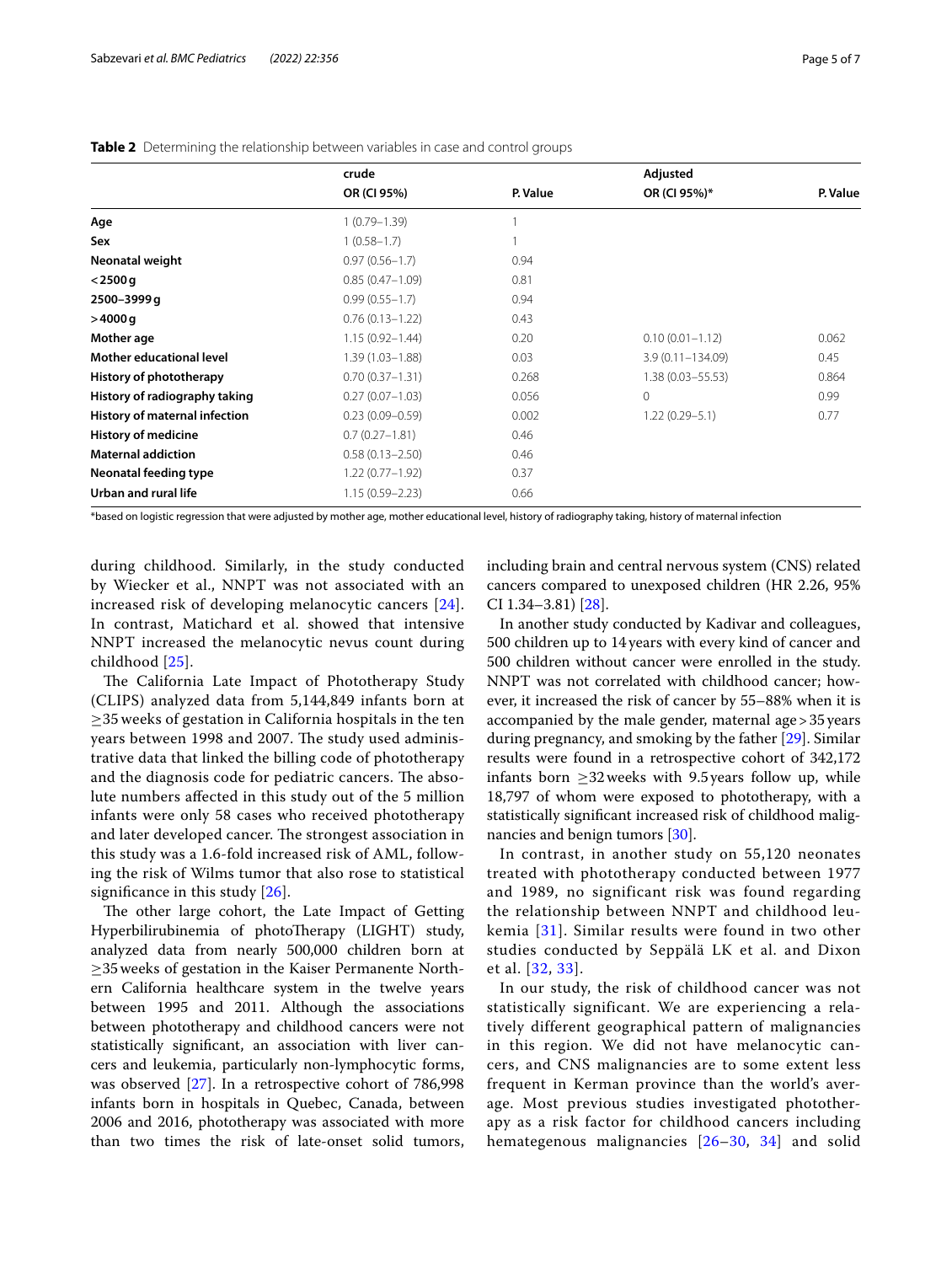tumors [[26](#page-6-20)–[29,](#page-6-23) [34](#page-6-28)]. Nevertheless, some studies have results consistent with ours, highlighting the NNPT as a relatively risk-free therapeutic method  $[31-33]$  $[31-33]$  $[31-33]$ . Finally, in a systematic review and meta-analysis of 11 included articles, phototherapy was significantly associated with an increased risk of all types of cancer, especially leukemia ( $RR = 1.28$ ; 95% CI, 1.08-1.51) [\[34\]](#page-6-28). However, our study had some limitations. Considering the cross-sectional nature of the study, the lack of sufficient data of participants led to the initial exclusion of a large number of samples. Furthermore, the presence of several factors such as agricultural pesticides that may cause cancers led us to consider the age of participants slightly less than other studies. Nevertheless, despite not having a large sample size, both Crude and adjusted odds ratios for estimating risk and controlling for confounding bias were evaluated in this study. According to the modified logistic regression test that was modified based on the variables of maternal age, maternal educational level, history of NNPT, and maternal infection, the OR between groups, with and without the history of receiving phototherapy, was again insignificant. Although this study did not find a relationship between birth weight and childhood cancers, unlike many studies  $[34]$  $[34]$ , using the Mantel-Haenszel test, we considered the confounding effect of birth weight, which has not shown a significant relationship between NNPT and childhood cancer.

# **Conclusion**

The brain damage and hearing loss from high bilirubin levels in the absence of effective and less dangerous alternative therapeutic procedures have made phototherapy a passable and relatively safe procedure.

Evidence raise enough doubts regarding a possible link between childhood onset cancers and neonatal light therapies. However, the power of detecting the association between neonatal phototherapy and childhood cancer is limited due to several factors. Since our sample size was relatively small, we are concerned enough that NNPT should not be considered a risk-free therapeutic strategy. Considering these limitations, adjusted odds ratios for controlling the confounding bias were evaluated in this study.

Nevertheless, due to the small increased risk of childhood cancers in several studies such as CLIPS, making the phototherapy decisions should be preserved for infants with high bilirubin levels compatible with current treatment guidelines. Certainly, large multi-centric studies will have more reliable results.

# **Supplementary Information**

The online version contains supplementary material available at [https://doi.](https://doi.org/10.1186/s12887-022-03412-0) [org/10.1186/s12887-022-03412-0](https://doi.org/10.1186/s12887-022-03412-0).

<span id="page-5-5"></span>**Additional fle 1.**

#### **Acknowledgements**

The authors thank the staff and participants of this study for their important contributions.

#### **Authors' contributions**

FS, RS, BB, SDK and AD conceptualized and designed the study, collected data, drafted the initial manuscript, and reviewed and revised the manuscript. All authors approved the fnal manuscript as submitted and agree to be accountable for all aspects of the work. The author(s) read and approved the fnal manuscript.

# **Funding**

None.

#### **Availability of data and materials**

All data generated or analyzed during this study are included in this published article.

#### **Declarations**

#### **Ethics approval and consent to participate**

This study protocol was approved by the Ethics Committee of Kerman University of Medical Sciences, Kerman, Iran (ID: IR.KMU.AH.REC.1398.056). Informed consent was obtained from legal guardian(s) of minors.

# **Consent for publication**

Not applicable.

#### **Competing interests**

The authors declare that they have no competing interests.

#### **Author details**

<sup>1</sup> Department of Pediatrics, School of Medicine, Afzalipour Hospital, Kerman University of Medical Sciences, Kerman, Iran. <sup>2</sup> Department of Pediatrics, School of medicine, Kerman University of Medical Sciences, Kerman, Iran. <sup>3</sup>Endocrinology and Metabolism Research Center, Institute of Basic and Clinical Physiology Sciences, Kerman University of Medical Sciences, Kerman, Iran. <sup>4</sup>Department of Pediatrics, School of Medicine, Endocrinology and Metabolism Research Center, Institute of Basic and Clinical Physiology Sciences, Kerman University of Medical Sciences, Kerman, Iran. <sup>5</sup> Clinical Research Development Unit, Afzalipour Hospital, Kerman University of Medical Sciences, Kerman, Iran. <sup>6</sup>Gastroenterology and Hepatology Research Center, Institute of Basic and Clinical Physiology Sciences, Kerman University of Medical Sciences, Kerman, Iran.

Received: 10 January 2022 Accepted: 8 June 2022<br>Published online: 22 June 2022

# **References**

- <span id="page-5-0"></span>1. Campana D, Janossy G. Proliferation of normal and malignant human immature lymphoid cells. Blood. 1988;71:1201–10.
- <span id="page-5-1"></span>2. Greaves MF, Wiemels J. Origins of chromosome translocations in childhood leukaemia. Nat Rev Cancer. 2003;3:639–49.
- <span id="page-5-2"></span>3. Hjalgrim LL, Rostgaard K, Hjalgrim H, et al. Birth weight and risk for childhood leukemia in Denmark, Sweden, Norway, and Iceland. J Natl Cancer Inst. 2004;96:1549–56.
- <span id="page-5-3"></span>4. Spector LG, Klebanoff MA, Feusner JH, Georgieff MK, Ross JA. Childhood cancer following neonatal oxygen supplementation. J Pediatr. 2005;147:27–31.
- <span id="page-5-4"></span>5. Wdemann M, Kontush A, Finckh B, Hellwege HH, Kohlschütter A. Neonatal blood plasma is less susceptible to oxidation than adult plasma owing